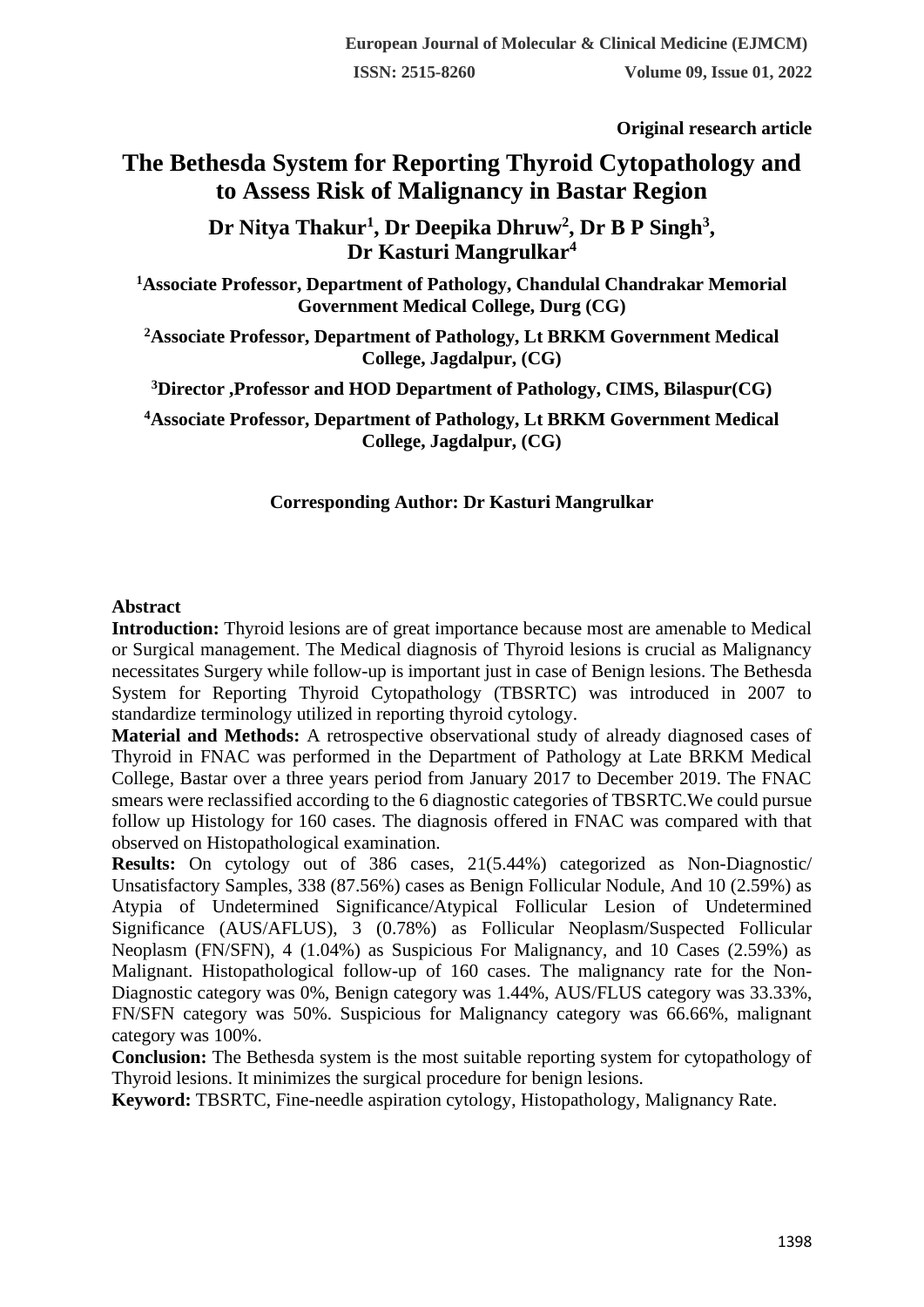**ISSN: 2515-8260 Volume 09, Issue 01, 2022**

### **Introduction**

Thyroid diseases are frequently encountered in India with a prevalence of a palpable Thyroid swelling approximately 12.2%.[1],[2] Fine-needle aspiration (FNA) of the Thyroid gland has proven to be an important and widely accepted, cost-effective, simple, safe, and accurate method for categorizing patients with Thyroid lesions. [3] The main role of Thyroid FNA is to categorize patients for either surgery or conservative management. Patients with FNA diagnoses that suggest malignancy and/or neoplasia are managed surgically whereas patients with FNA diagnoses that favor a benign lesion are often followed clinically.<sup>[4]</sup>

The National Cancer Institute (NCI) sponsored the NCI Thyroid Fine-needle Aspiration (FNA) State of the Science Conference on October 22-23, 2007 in Bethesda, MD. The meeting concluded with the introduction of "Bethesda System for Reporting Thyroid Cytopathology (TBSRTC)" was introduced.[5] It has been widely used for assessment and interpretation of Thyroid specimens with standardized nomenclature and definition.

Its use has decreased the number of Thyroid surgeries performed and increased the ratio of Malignant to Benign lesions resected.[6]It tells about the Risk of Malignancy, and gives the idea about TBSRTC. The Bethesda System (2007) for reporting of Thyroid lesion (TBSRTC) in Cytopathology has been divided in to six categories.[5]

Each category has an implied malignancy risk, which ranges from 0% to 3% for the "Benign" category to virtually 100% for the "Malignant" category. [6]

### **Aim & Objectives**

1) To evaluate the Cytomorphology of the Thyroid lesions by Fine Needle Aspiration Cytology based on TBSRTC (2007)

2) To correlate the Cytomorphological features of the Thyroid lesions with Histopathological features for its Malignancy Risk.

**Inclusion Criteria:** All patients with palpable thyroid swelling who had undergone FNAC in Cytology section.

**Exclusion Criteria:** Patients already diagnosed to have thyroid lesions on Histopathological examination.

#### **Material and Methods**

A retrospective observational study of already diagnosed cases of Thyroid in FNAC was performed in the Department of Pathology at Late BRKM Medical College Dimrapal, Bastar over a three years period from 1<sup>st</sup> January 2017 to 31<sup>st</sup> December 2019.

The data was retrieved from the records, maintained in the department, includes age, sex, clinical findings. For cytomorphological analysis of smears with Papanicolaou stain, M G Giemsa stain, H&E stain were reviewed and cases were studied for their adequacy, cellularity and cytomorphological features and categorized into six Bethesda categories. The FNAC smears were reclassified according to the 6 diagnostic categories of TBSRTC as Nondiagnostic/Unsatisfactory (ND/US); Benign; Atypia of Undetermined Significance/Follicular Lesion of Undetermined Significance (AUS/FLUS); Follicular Neoplasm/Suspicious for a Follicular Neoplasm (FN/SFN), Suspicious for Malignancy (SM), and Malignant.

We could pursue follow up Histology for 160 cases. The diagnosis offered in FNAC was compared with that observed on Histopathological examination. All the tissues were adequately fixed in 10% formalin. The tissues were processed routinely, prepared paraffin blocks, sections cut into 3-5 micron thickness and subsequently sections stained with Haematoxylin and Eosin (H&E). The calculation of Malignancy rate, and Implied Risk of Malignancy by TBSRTC was done.<sup>[7]</sup>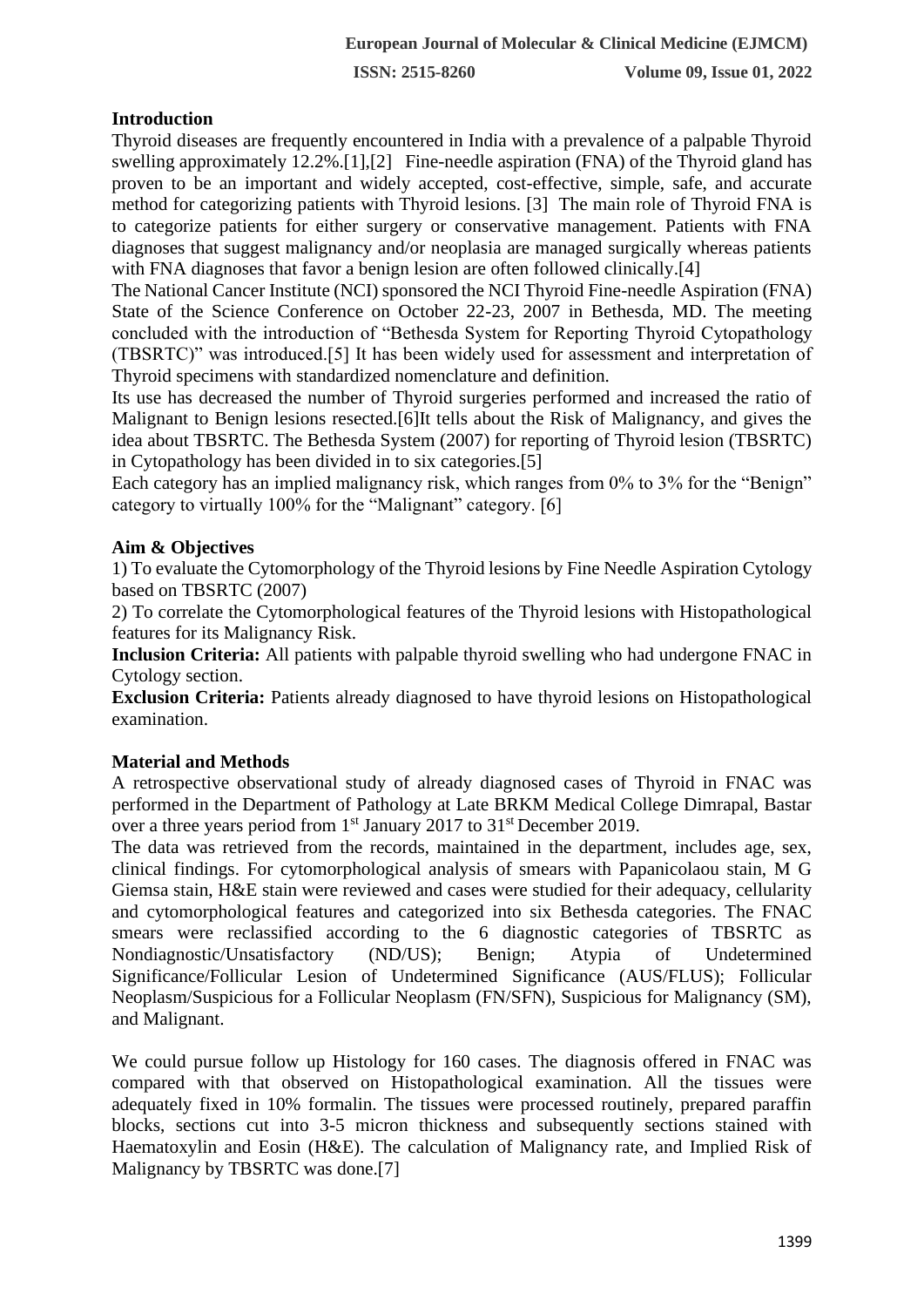### **Results**

On cytology 386 cases were reviewed by Bethesda system, of which 21(5.44%) categorized as Non-Diagnostic/ Unsatisfactory samples, 338 (87.56%) cases as Benign Follicular Nodule, and 10 (2.59%) as Atypia of Undetermined Significance/Atypical Follicular Lesion of Undetermined Significance (AUS/AFLUS), 3 (.78%) as Follicular Neoplasm/Suspected Follicular Neoplasm (FN/SFN), 4 (1.04%) as Suspicious for Malignancy, and 10 cases (2.59%) as Malignant. [Table no. 1]

Histopathological follow-up of 160 cases, out of which 143 were reported as Benign, 10 cases were Papillary Carcinoma, 3 cases of Follicular Carcinoma, 2 cases of Follicular Adenoma and 1 case each of Follicular Variant of Papillary Thyroid Carcinoma and Medullary Thyroid Carcinoma diagnosis of surgically resected nodule.[ Table no.2]

Out of the total 386 FNAC cases, 21 were Non-Diagnostic. Of these, 6 had subsequent surgical resection specimens. None of them showed malignancy in Histopathology; the Malignancy rate for the Non-Diagnostic category was 0%.

In the Benign category, among, 138 had follow-up Histopathology and two cases of Follicular Adenoma; one case each of Follicular Carcinoma and Papillary Thyroid Carcinoma. The overall Malignancy rate for the Benign category was 1.44%. Out of the 10 cases of AUS/FLUS, 3 had follow-up Histopathology two were classified as a Benign category and one case of Follicular Carcinoma noted thus Malignancy rate for AUS/FLUS category was 33.33%. We classified 3 cases as FN/SFN among 386 FNACs. Of these, 2 had follow-up Histopathology one case turned out to be Benign category and one case of Follicular Carcinoma; thus Malignancy rate for FN/SFN category was 50%.Out of 4 cases of Suspicious for Malignancy three cases were available for Histopathology. Of these, two cases were found to be Papillary Thyroid Carcinoma, and 1 case was diagnosed as Benign; thus Malignancy Rate for Suspicious for Malignancy category was 66.66%.Out of 10 cases as Malignant among 389 FNAC cases. Of these, 7 had follow-up Histopathology. All 7 cases were found to be Malignant with seven cases of Papillary Thyroid Carcinoma, and 1 case of Medullary Thyroid Carcinoma; thus the Malignancy rate for Malignant category was 100%. [Table no. 3] [Table no. 4]

| $\sim$ $\sim$ $\sim$<br><b>Diagnostic category</b> | 0<br>No. of $cases(N)$ |
|----------------------------------------------------|------------------------|
| <b>Non-diagnostic /UNS</b>                         | $21(5.44\%)$           |
| <b>Benign</b>                                      | 338(87.56%)            |
| <b>BFN</b><br>Hashimoto's Thyroditis               | 318(82.38%)            |
| Granulomatous Thyroditis                           | $18(4.66\%)$           |
| Other (Grave's Diseases)                           | 1(0.26%)               |
|                                                    | $1(0.26\%)$            |
| <b>AUS/FLUS</b>                                    | 10(2.59%)              |
| <b>FN/SFN</b>                                      | 3(0.78%)               |
| <b>SM</b>                                          | $4(1.04\%)$            |
| <b>MAILGNANT</b>                                   | 10(2.59%)              |
| <b>PTC</b>                                         | 8(2.07%)               |
| <b>MTC</b>                                         | $1(0.26\%)$            |
| <b>UC</b>                                          | $1(0.26\%)$            |
|                                                    |                        |
|                                                    |                        |
|                                                    |                        |

|  | Table 1: Cytological Diagnosis on FNA Thyroid of using TBSRTC $(N = 386)$ . |  |  |
|--|-----------------------------------------------------------------------------|--|--|
|  |                                                                             |  |  |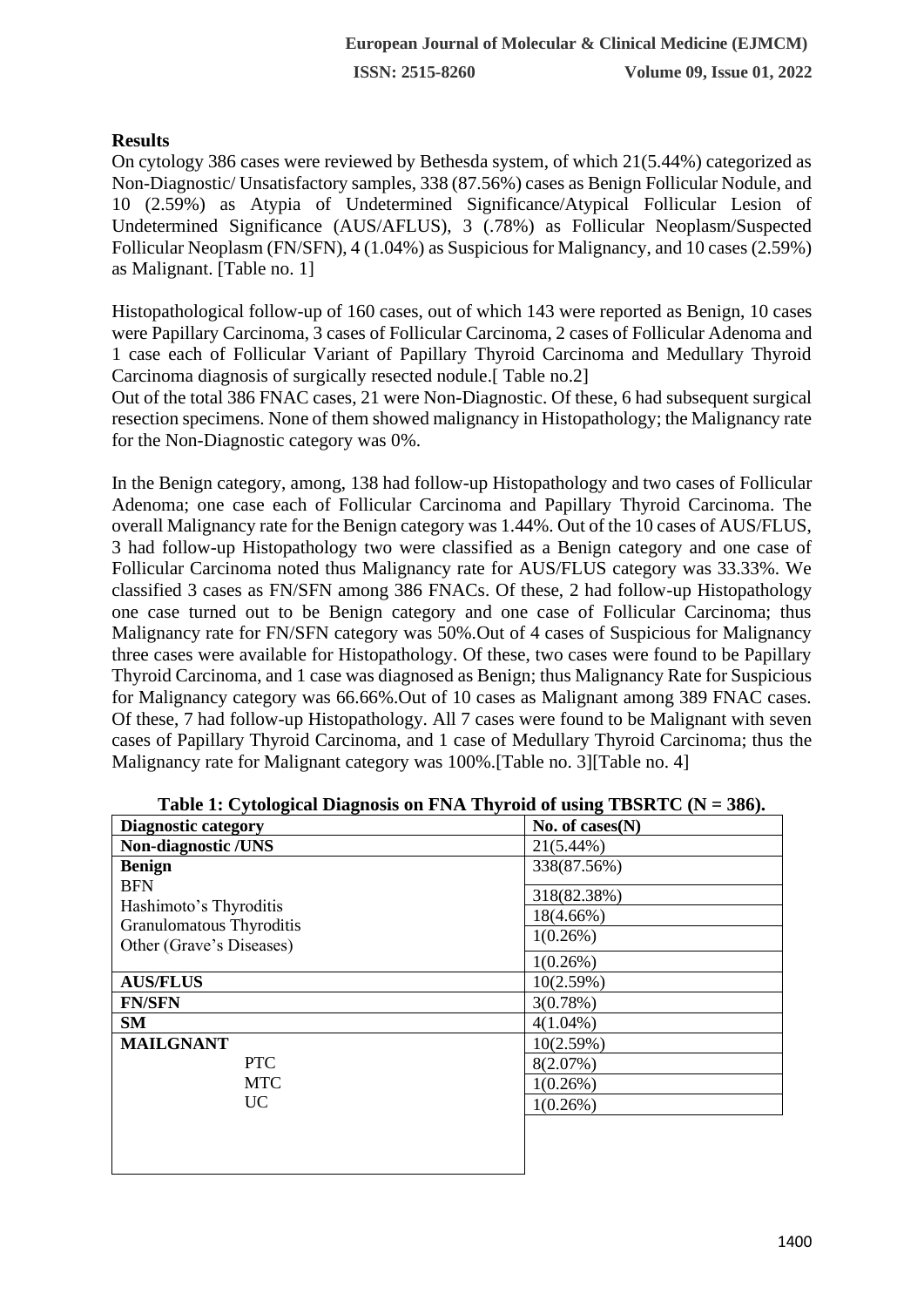**ISSN: 2515-8260 Volume 09, Issue 01, 2022**

| <b>Histopathological diagnosis</b> | No. of cases $(N)$ | Percentage $(\% )$ |
|------------------------------------|--------------------|--------------------|
| Benign                             | 143                | 89.38%             |
| Follicular Adenoma                 |                    | 1.25%              |
| <b>Follicular Carcinoma</b>        | 3                  | 1.88%              |
| <b>PTC</b>                         | 10                 | 6.25%              |
| <b>FVPTC</b>                       |                    | 0.63%              |
| <b>MTC</b>                         |                    | 0.63%              |
| Total                              | 160                | 100                |

| Table 2: Diagnosis and Distribution of Malignancies on Surgical Resection ( $N = 160$ ) |  |  |  |
|-----------------------------------------------------------------------------------------|--|--|--|
|                                                                                         |  |  |  |

### **Table 3**: **Cyto-Histopathological correlation and Rate of Malignancy for each category.**

| Cytological<br><b>Diagnosis</b> | <b>Histopathological Diagnosis</b> |                               |                |                               |                                 |                | - <del>. .</del> -<br><b>Malignancy</b><br>rate $(\% )$ |            |        |
|---------------------------------|------------------------------------|-------------------------------|----------------|-------------------------------|---------------------------------|----------------|---------------------------------------------------------|------------|--------|
| Bethseda<br>category            | No.<br>of<br>cases                 | Histo<br>logy<br>recei<br>ved | Beni<br>gn     | Folli<br>cular<br>Aden<br>oma | Folli<br>cular<br>Carci<br>noma | <b>PTC</b>     | <b>FVP</b><br><b>TC</b>                                 | <b>MTC</b> |        |
| ND/UN                           | 21                                 | 6                             | 6              |                               |                                 |                |                                                         |            |        |
| Benign                          | 338                                | 138                           | 134            | $\overline{2}$                |                                 |                |                                                         |            | 1.44%  |
| <b>AUS/FLUS</b>                 | 10                                 | 3                             | $\overline{2}$ |                               |                                 |                |                                                         |            | 33.33% |
| <b>FN/SFN</b>                   | 3                                  | $\overline{2}$                |                |                               |                                 |                |                                                         |            | 50%    |
| <b>SM</b>                       | $\overline{4}$                     | 3                             |                |                               |                                 | $\overline{2}$ |                                                         |            | 66.66% |
| Malignant                       | 10                                 | 8                             |                |                               |                                 | 7              |                                                         |            | 100%   |
| Total                           | 386                                | 160                           | 143            | $\overline{2}$                | 3                               | 10             |                                                         |            |        |

## **Table 4**: **Implied risk of malignancy in each category after TBSRTC implementation**

| <b>Diagnostic Category</b> |                          | No. of   Malignancy risk   Risk | $\bf{of}$<br>malignancy     |
|----------------------------|--------------------------|---------------------------------|-----------------------------|
|                            | cases                    | in our study $(\% )$            | according to TBSRTC $(\% )$ |
| Non-diagnostic             | $\overline{\phantom{0}}$ |                                 | 1-4                         |
| Benign                     |                          | 1.44%                           | $0 - 3$                     |
| <b>AUS</b>                 |                          | 33.33%                          | $5 - 15$                    |
| Suspicious of FN           |                          | 50%                             | $15 - 30$                   |
| Suspicious of malignancy   | っ                        | 66.66%                          | 60-75                       |
| Malignant                  |                          | 100%                            | 97-99                       |

#### **Table 5: Distribution of Bethesda diagnostic categories of the present cases with published studies**.

| раршлоа эсамгер. |      |        |           |               |                |                |           |                  |  |  |
|------------------|------|--------|-----------|---------------|----------------|----------------|-----------|------------------|--|--|
| <b>Study</b>     | Year | No. of | <b>ND</b> | <b>Benign</b> | <b>AUS</b>     | <b>FN</b>      | <b>SM</b> | <b>Malignant</b> |  |  |
|                  |      | cases  | $(\%)$    | $\frac{6}{6}$ | $(\%)$         | (9/0)          | (%)       | $(\%)$           |  |  |
| Williams et al   | 2010 | 1481   | 28.9      | 45.7          | 4.4            | 4.4            | 1.3       | 0.9              |  |  |
| Mufti et al      | 2010 | 250    | 11.6      | 77.6          | $\overline{4}$ | $\overline{4}$ | 2.4       | 3.6              |  |  |
| Mondal et al     | 2012 | 1020   | 1.2       | 87.5          | 4.2            | 4.2            | 1.4       | 4.7              |  |  |
| Arul P et al     | 2014 | 603    | 2.7       | 65.3          | 10.6           | 10.6           | 5.3       | 6.3              |  |  |
| Agarwal et al    | 2019 | 87     | 4.6       | 74.7          | 10.3           | 10.3           | 2.3       | 4.6              |  |  |
| Present study    | 2020 | 386    | 5.44      | 87.56         | 2.59           | 0.78           | 1.04      | 2.59             |  |  |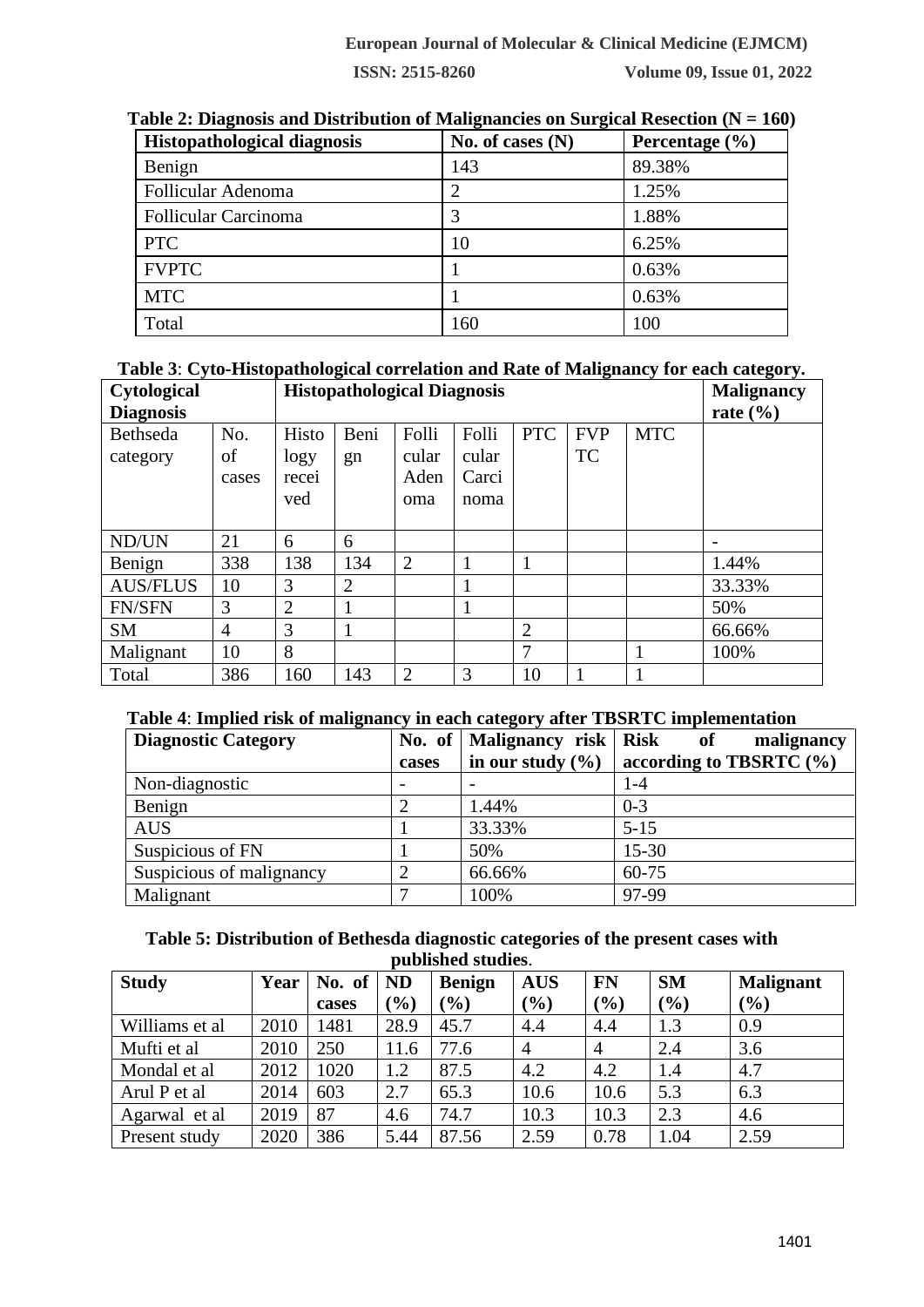| with the brevious studies. |      |        |                          |               |            |           |           |                  |  |  |
|----------------------------|------|--------|--------------------------|---------------|------------|-----------|-----------|------------------|--|--|
| <b>Study</b>               | Year | No. of | <b>ND</b>                | <b>Benign</b> | <b>AUS</b> | <b>FN</b> | <b>SM</b> | <b>Malignant</b> |  |  |
|                            |      | cases  | $\frac{9}{0}$            | $(\%)$        | (%)        | $(\%)$    | (%)       | (%)              |  |  |
| Mufti et al                | 2010 | 84     | 20                       | 3.1           | 50         | 20        | 80        | 100              |  |  |
| Williams et al             | 2010 | 388    | 18.2                     | 16            | 24.7       | 32.6      | 94.1      | 100              |  |  |
| Mondal et al               | 2012 | 323    | $\overline{\phantom{a}}$ | 4.5           | 20         | 30.6      | 75        | 97.8             |  |  |
| Arul et al                 | 2014 | 392    | -                        | 0.8           | 24.4       | 28.9      | 70.8      | 100              |  |  |
| Al Dawish et al            | 2017 | 369    | 25                       | 8.9           | 14.3       | 47.2      | 69.3      | 96.7             |  |  |
| Upadhya et al              | 2019 | 27     | 33.33                    | 1.49          | $\theta$   | 7.60      | 80        | 95.23            |  |  |
| Present study              | 2020 | 386    | $\overline{\phantom{a}}$ | 1.44          | 33.33      | 50        | 66.66     | 100              |  |  |

**Table 6: Distributions the Rate of malignancy of each Bethesda category of our study with the previous studies.**



Fig: 2A: A) **Colloid Goitre** showing benign looking follicular cells in sheets, macrophage against thick and thin colloid in the background. Inset showing Histopathological section of Colloid Goitre.



Fig: 3: **Granulomatous Thyroiditis** showing Granuloma comprised of Epitheloid cells along with thick and thin colloid in the background.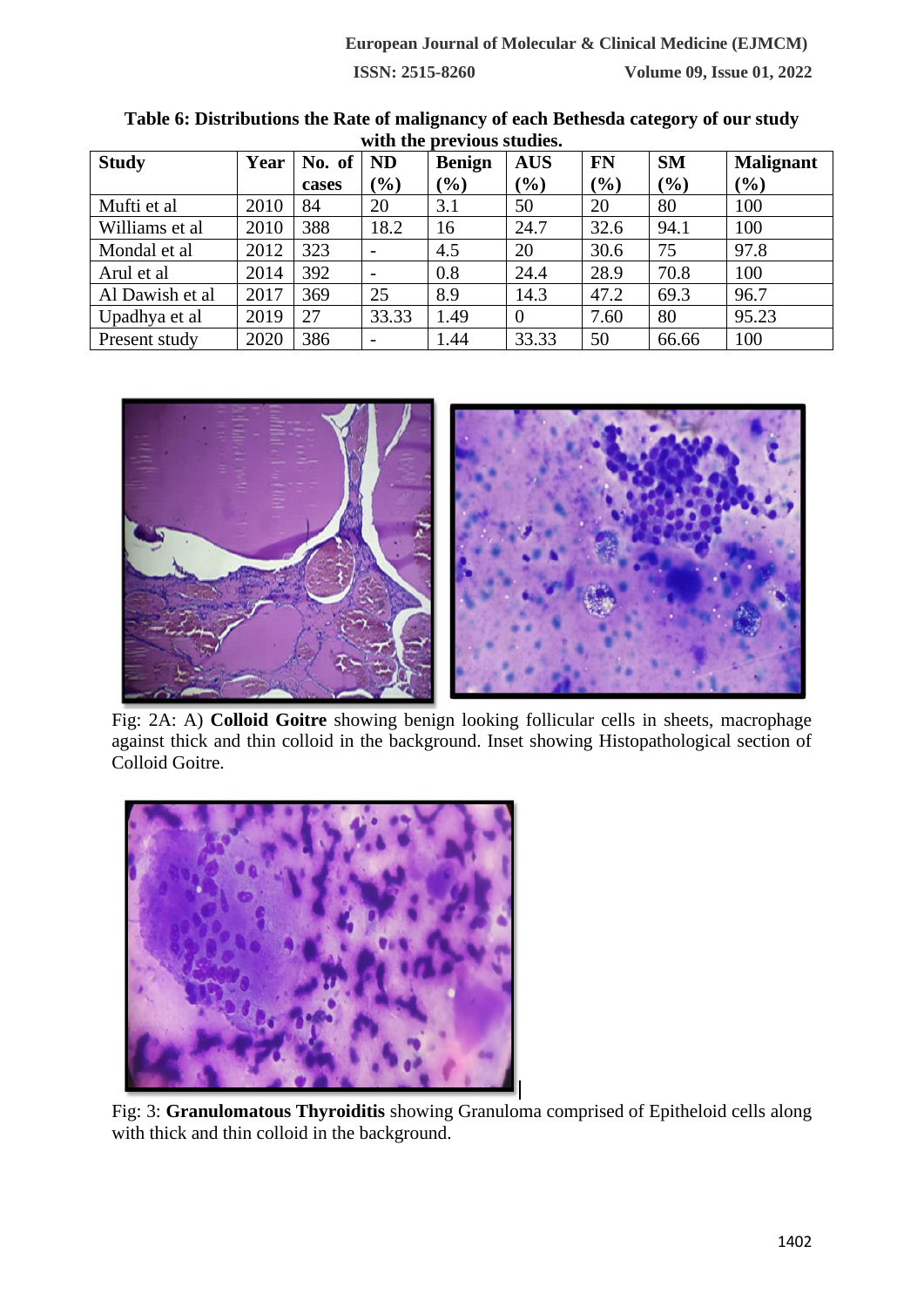

Fig: 4: **Graves's diseases** showing cells in monolayered sheets have abundant cytoplasm with red to pink frayed edges. (MGG 40x)



Fig: 5A&B: A) **Hashimoto's Thyroiditis** with Thyroid follicular cells showing Hurthle cell change and polymorphic lymphoid background. (MGG 40x);B)Histopathogical finding of Hashimoto's Thyroiditis.



Fig: 6 A&B: A) **Follicular Neoplasm** showing Microfollicular pattern of follicular cells with nuclear pleomorphism. (H&E 40x); B) Histopathogical finding of Follicuar Adenoma (H&E 40x)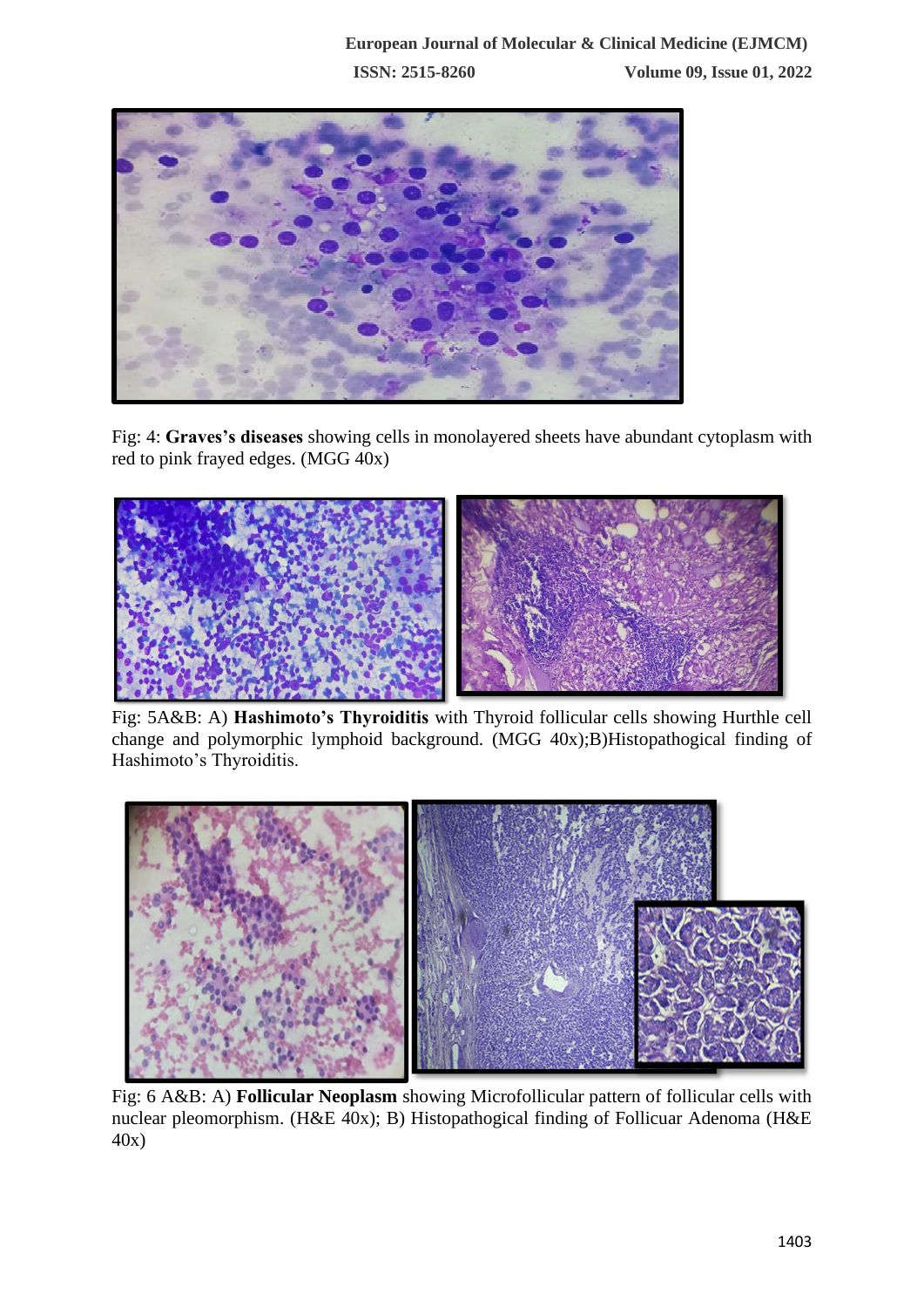

Fig: 7A & B :A) **Papillary Thyroid Carcinoma** showing large pale oval nuclei with prominent nuclear grooving. (H& E 40x); B) Histopathological section of PapillaryThyroid Carcinoma showing fibrovascular core and tumor cells inset showing nuclear grooving. (H&E 10x, inset 40x).



Fig: 8: **Anaplastic Thyroid Carcinoma** showing bizarre Malignant cells against an inflammatory background. (PAP 40X)



Fig: 9 A & B: A)**Medullary Carcinom of Thyroid** showing spindle cells with amyoid material.(H&E 40x); B) Histopathological finding of Medullary Carcinoma of Thyroid (H&E40x)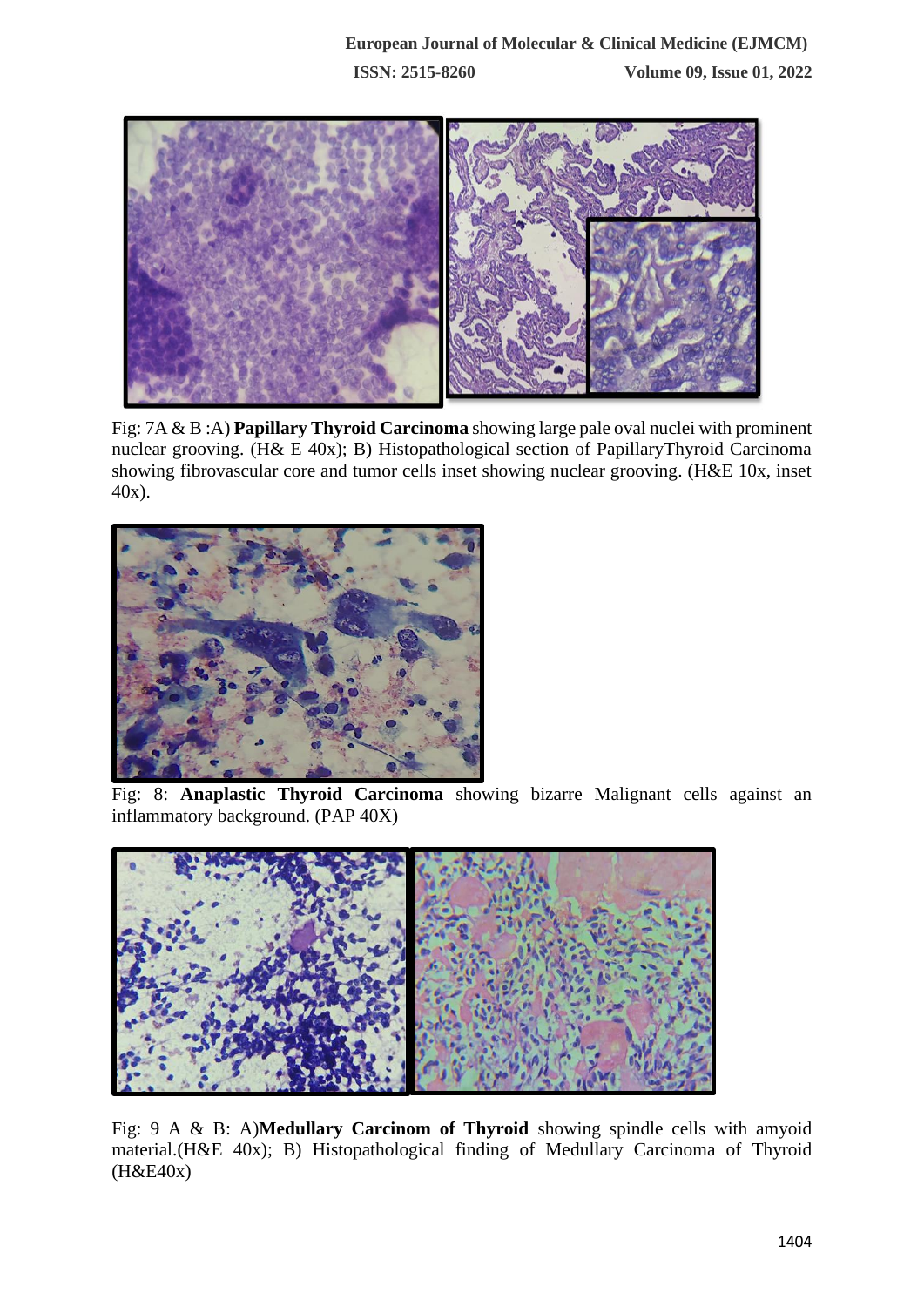### **Discussion**

Fine needle aspiration and cytology (FNAC) is a well-established out-patient procedure used in the primary diagnosis of Thyroid swellings and assumed the dominant role in the management mainly to rule out the need for surgery. [8]After having categorized the FNAC reports into the TBSRTC system, the subsequent step was to compare these diagnostic categories with histopathology reports.The next step was to calculate the strength of the 160 FNAC reports given using the TBSRTC category in predicting malignancy was also calculated. The distribution of the Cytological diagnosis of Thyroid lesions by using TBSRTC system in our study was compared with the studies done by Agarwal et al[1], Mufti et al[3], Arul P et al[10], William et al[11], Mondal et al[12], [Table no. 5]. The Benign, Suspicious for Malignancy, and Malignant categories of our study were equivalent to frequencies found by the most of the published studies. However there were low percent of cases observed of Follicular Neoplasm compared with the other study. The Rate of Malignancy in our study was comparable in most of the categories to that mentioned in TBSRTC [7] and other published studies [Table no. 6] except the ND/UNS, AUS, and FN. The Malignancy rate of Non-Diagnostic category could not be assessed because out of 21cases of FNAC, only six cases were available for histopathological Follow-up, which came off to be Benign, rather there were two cases which came up for follow up FNAC after six months of its initial procedure and one was diagnosed as Colloid Goitre and another was Non-Diagnostic subsequently. Cystic lesions with a Non-Diagnostic /Unsatisfactory aspirate should undergo repeat FNA and ultrasound guidance. [14]In category II (Benign) the Risk of Malignancy was 1.44% which was similar to the study done by Upadhya et al [15], higher range seen in a study done by Dawish et al. [16] The recommended management of this category is clinical follow-up.

In our study, category III (AUS/FLUS) has a much higher Risk of Malignancy (33.33%) than that outlined by TBSRTC (5%–15%) Similar study was done by Arul P et al [11], Williams et al[12], they also noted higher Risk of Malignancy. The cancer risk for this category according to TBSRTC is 5–15% and the recommended management protocol is repeated FNA after sufficient time gap.The Malignancy Rate of category IV (FN/SFN/FN HCT/ SFN HCT) category was 50% which was slightly higher in comparison to other studies and could be due to a low sample size in our study. The TBSRTC recommends lobectomy for this category.

The Rate of Malignancy of Suspicious for Malignant category was 66.66% which was similarly observed by Dawish et al [16]. The TBSRTC recommends near-total thyroidectomy or surgical lobectomy for cases in this category. The Malignancy rate of the Malignant category was observed to be 100% similar to the study done byMufti et al [3]. The TBSRTC recommends near-total thyroidectomy for these cases of malignancy.

One case each of Spindle Cell variants of Medullary Carcinoma of Thyroid and Anaplastic Carcinoma of Thyroid on cytology was reported in our study. On histopathology of the Spindle Cell variant of Medullary Carcinoma of Thyroid was confirmed and Anaplastic Carcinoma of Thyroid histopathology report wasn't available.

Anaplastic Carcinoma of Thyroid accounts for fewer than 2% of thyroid malignancies, although rates vary geographically, and characteristically it occurs in older adults. [5] The two most common pitfalls were seen for the interpretation of Malignancy.

One was, limited cellularity presence of sheets of follicular cells with pale nuclei with the presence of intranuclear inclusion and absence of nuclear grooving were considered as part of Cystic Degeneration in Colloid Goiter and not as Papillary Thyroid Carcinoma, resulting in misinterpretation as Benign nodules in cytology. Similar to a study done by Upadhya et al. [15]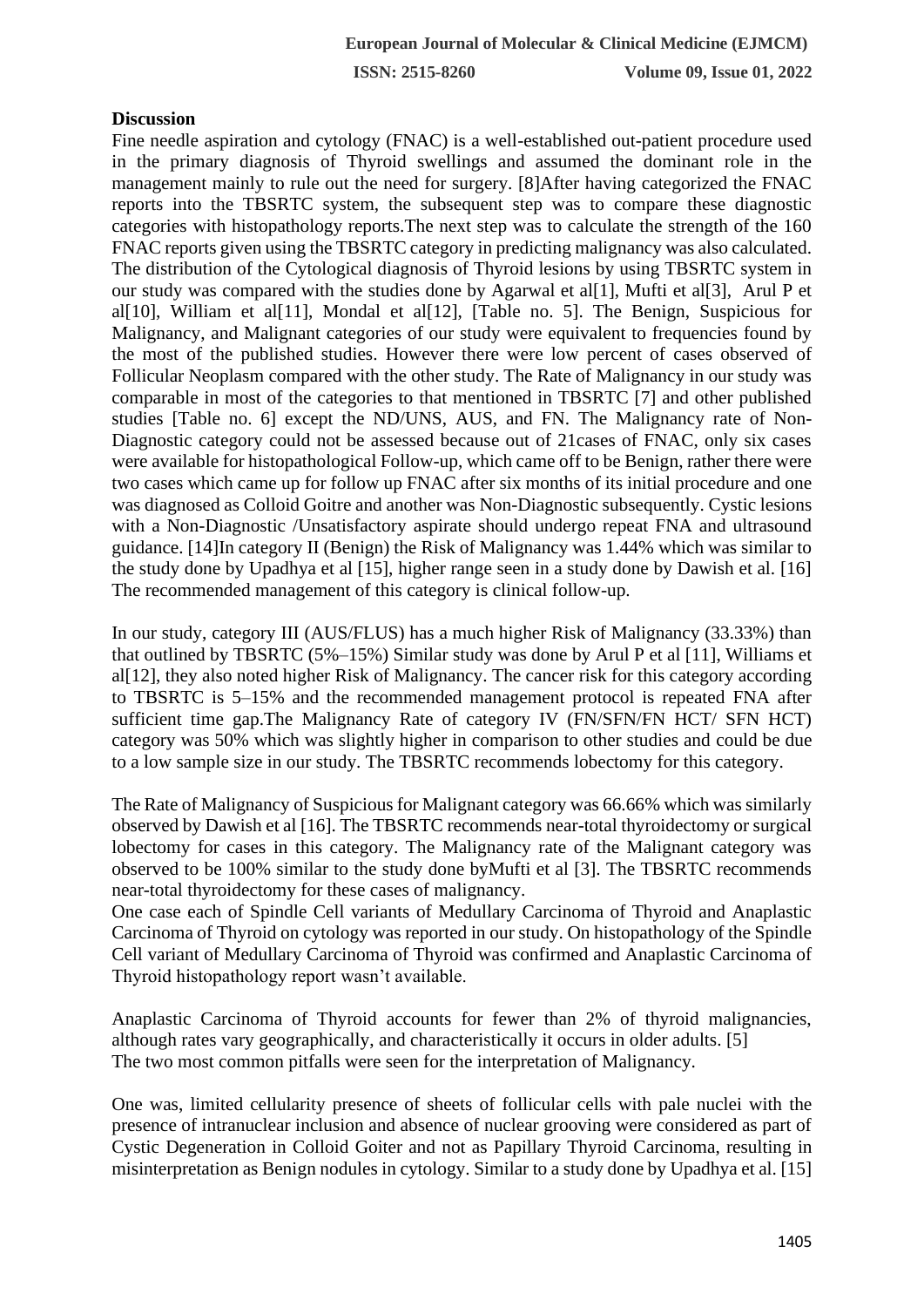**ISSN: 2515-8260 Volume 09, Issue 01, 2022**

Another case was Multinodular Goiter diagnosed on cytology proved to be Follicular Carcinoma on Histopathology and this finding was similar to the study of Nandedkar et al.[17] The beauty of TBSRTC is that the diagnosis is well accompanied by an implied malignancy risk for that particular category and it comes along with recommendations for surgical management. [15],[7] In the end, our study continues to be limited by being a retrospective observational study with other published studies, which will account for a few of the differences when comparing diagnostic category frequencies and malignancy risks. There should be prospective studies using the Bethesda System it will give a better insight into the usefulness of the nomenclature together with radiological finding, biochemical finding, and surgical follow-up. Also, clinicians should always be aware of the malignancy rate within the Bethesda categories and providing guidelines in surgical management decisions taken regarding patients with thyroid nodules.[18]

### **Conclusion**:

Due to some lack of uniformity with regards to the reporting system for thyroid cytology by pathologist it leads to miscommunications among health care persons. The Bethesda system is the most suitable reporting system for cytopathology of Thyroid lesions and therefore the rate of malignancy in each diagnostic category of Bethseda System is clarified.It minimizes the surgical procedure for Benign lesions. It accurately guides the surgeon for further management of Thyroid swellings as well as it is very helpful for maintaining effective communication between the Pathologist, Surgeon, and Endocrinologists.

### **References**

- 1. Agarwal P,Dahiya S, Shams A. Cytomorphological spectrum of Thyroid lesions using Bethesda system of reporting with Histopathological correlation: A study of 87 cases. Indian Journal of Pathology and Oncology, July-September 2019; 6(3):454-459.
- 2. Unnikrishnan AG, Menon UV. Thyroid Disorders in India: An Epidemiological Perspective. Indian J Endocrinol Metab 2011; 15:78-81.
- 3. Mufti ST, Molah R. The Bethesda system for reporting Thyroid cytopathology: A five-year retrospective review of one center experience. Int J Health Sci (Qassim) 2012; 6:159-73.
- 4. Yang. Fine-needle Aspiration of Thyroid Nodules: A Study of 4703 Patients with Histologic and Clinical Correlations. Cancer (Cancer Cytopathology).2007; 111(5):306- 315.
- 5. Bhat. The Bethesda System for reporting Thyroid cytopathology: a two year institutional audit. Int J Cur Res Rev.2016; 8(6):5-11
- 6. [6] Ramteke DJ. Cyto-histopathological correlation of Thyroid lesions. Int J Res Med Sci. 2017 ;5(4):1425-1429.
- 7. Cibas E, Ali S. The Bethesda system for reporting thyroid cytopathology. Am J Clin Pathol. 2009; 132: 658-665.
- 8. Mehar R. Comparative reporting of Thyroid cytology using Bethesda system with that of conventional system. JMSCR.2019; 7(3):1075-1081.
- 9. Agrawal D, Bhake AS, Rastogi N, Laishram S, Wankhade A, Agarwal A. Role of Bethesda system for reporting thyroid lesion and its correlation with histopathological diagnosis. J Datta Meghe Inst Med Sci.2019;14:74-81.
- 10. Patel MM. Fine Needle Aspiration Cytology As A First Line Investigation In Thyroid Lesions. National Journal Of Medical Research Volume 3│Issue 2│Apr – June 2013
- 11. Arul P, Akshatha C, Masilamani S. A Study of Malignancy Rates in Different Diagnostic Categories of the Bethesda System for Reporting Thyroid Cytopathology: Institutional Experience. Biomed J. 2015:517-22